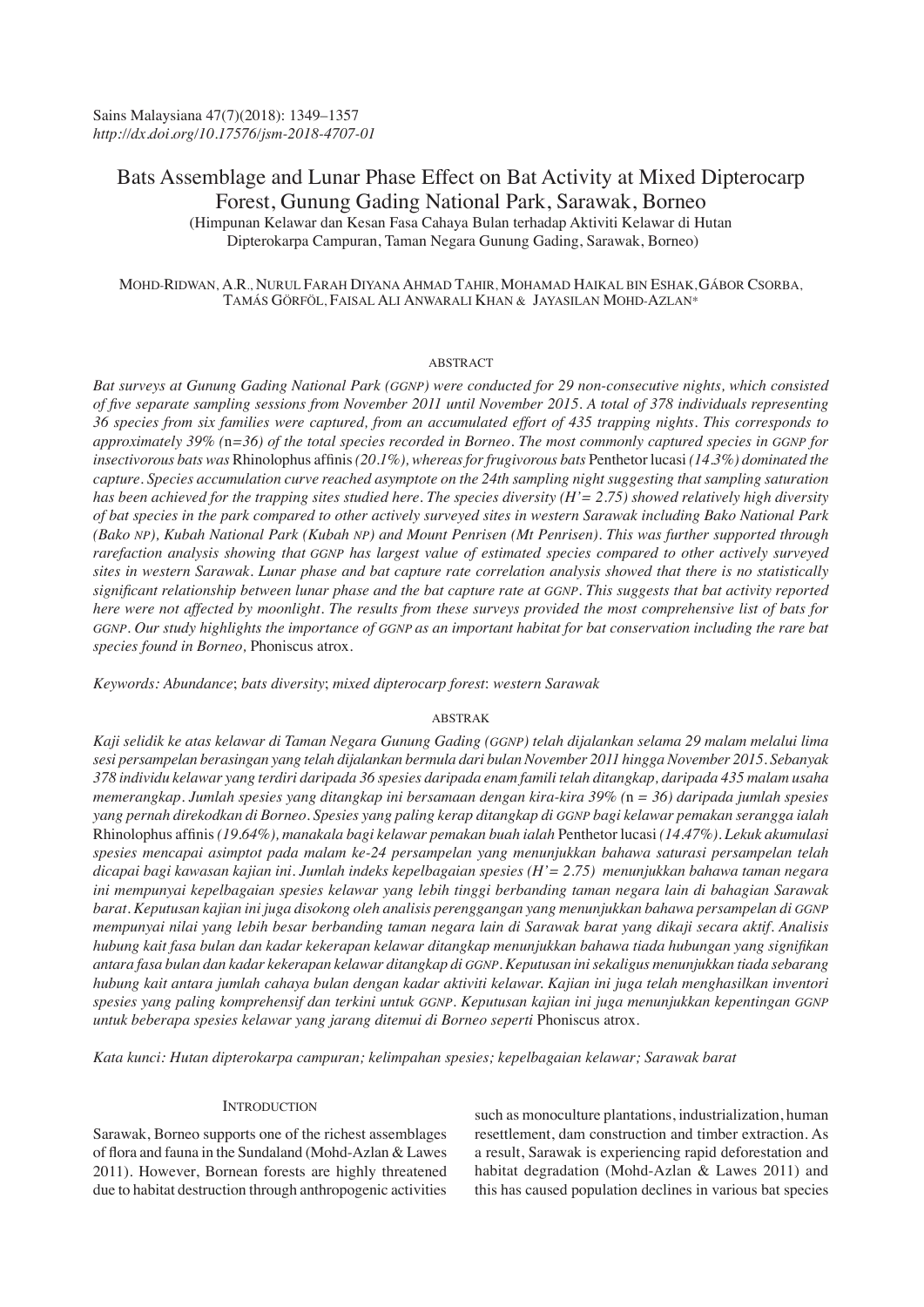(Altringham 2011), while the remaining population may be confined to isolated protected areas such as national parks.

Bats play important role in maintaining the forest ecology and dynamics as seed dispersers, pollinators and regulating insect population (Boon & Corlett 1989; Mohd-Azlan et al. 2010). Bats are highly diverse group of vertebrates, which represents approximately 33% of the mammalian fauna in Borneo and is dominated by 78 insectivorous species (Payne et al. 1985). The 17 plantvisiting species of the Pteropodidae family are known to visit a variety of plant species where ingested small seeds are carried and discarded further away from the mother tree (Fujita & Tutttle 1991; Marshall 1985, Mohd-Azlan et al. 2010). Due to ecological importance of the bats, various bats studies have been conducted in Sarawak with an emphasis on species distribution and taxonomy based on morphological and genetic data (Jayaraj et al*.* 2011; Khan et al. 2008).

These studies highlighted that our knowledge of species distribution are incomplete and the actual bat diversity is underestimated in Borneo. Some species that are thought to be confined to specific areas or islands were recorded from multiple new localities around Borneo (*Hipposideros coxi*, Khan et al. 2015; *Kerivoula krauensis*, Struebig et al. 2016). Extensive surveys and collections of new material have also resulted in the description of new bat species in Borneo (Soisook et al. 2015). Findings of new distributional records and new species in Borneo were facilitated by the use of harp traps, sophisticated bat detectors and genetic analyses. These techniques have greatly increased the number of species captured (especially that of the forest-interior bats) and revealed the genetic variation among morphologically cryptic species. Recent reports on new distributional

records within previously sampled areas in Sarawak further support the importance of continuous monitoring and the use of multiple capture techniques in properly quantifying species diversity (Bako National Park, Naharuddin et al. 2015; Miri Region, Shazali et al. 2016).

Our study attempts to determine the diversity of bats, to provide baseline data for monitoring, management and conservation within the protected area of Gunung Gading National Park (GGNP). Additionally we also explore the effect of moonlight (through lunar phase) on the activity of bats in GGNP. Surveys such as this will provide valuable data for the design of future protected areas and implementation of species-specific conservation strategies to preserve Sarawak's endangered biodiversity and can be used as a reference to gauge biodiversity loss in similar habitats elsewhere in Borneo (Mohd-Azlan & Engkamat 2013).

#### MATERIALS AND METHODS

# STUDY AREA

The protected area was gazetted in 1983 as the conservation site for *Rafflesia tuan-mudae* (Hazebroek & Kashim 2001). Except for bats, various biodiversity surveys have been conducted in GGNP since then (Patino (2002) for *Rafflesia*; Arif & Mohd-Azlan (2014), Sodhi (2002), Sreedharan (1997) for birds; Das & Haas (2005) for herpetofauna; Mohammed (1998) for insects). GGNP, with an area of approximately 41 km², is located at western Sarawak and dominated by mixed dipterocarp forest. This National Park is made up of a complex of mountains with several dominant peaks with the highest point at 965 m (Figure 1).



FIGURE 1. Map showing location of Gunung Gading National Park in Lundu District of Sarawak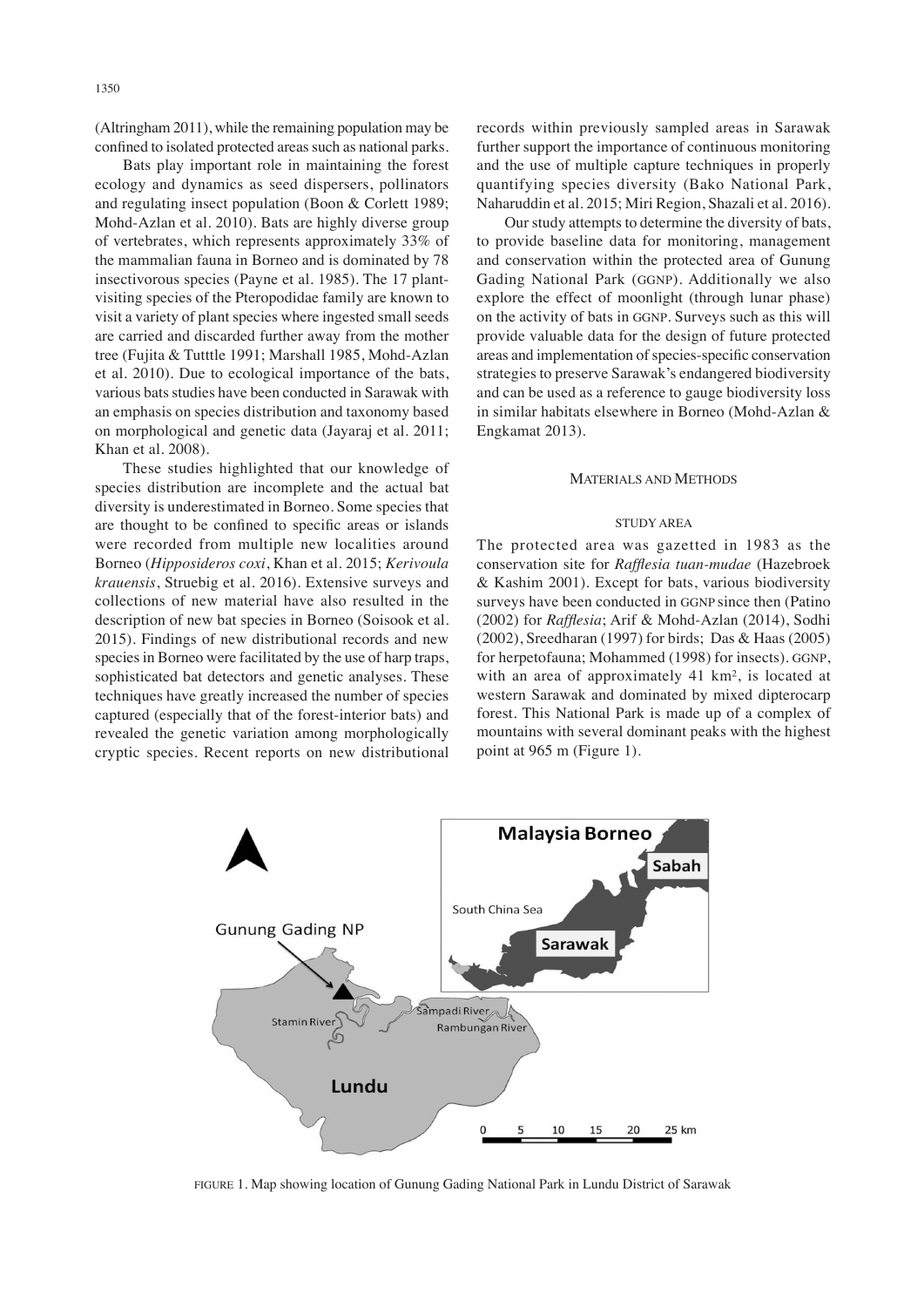# FIELD SAMPLING TECHNIQUES

Five separate sampling sessions were carried out from 8th to 12th November 2011, 27th January 2012 to 4th February 2012, 12th to 15th April 2012, 25th to 30th August 2015 and 7th to 13th November 2015. The first three sampling sessions were conducted along the Waterfall trail (01º41.380' N, 109º50.718' E - 01º42.127' N, 109º50.180' E) while the fourth and fifth sampling area covered forests near the Park headquarters (1°41'27.6'' N, 109°50'44.3'' E).

Field samplings were done using ground-level mistnets, harp-traps, hand netting (Francis 1989) and flaptrapping (Francis 2008). An average of ten mist-nets and four harp-traps were set in various locations targeting the flyways of bats such as above streams, narrow pathways in the forest, trails, cleared area in the forest and forest edge (Mohd-Azlan et al*.* 2008; Mohd-Ridwan et al*.* 2010). Flap trapping was conducted by walking along the trails and the areas assumed to be bat flyways or foraging areas especially near lights where insects are attracted. The trapping effort was calculated by total number of nets and traps multiplied by total of sampling days. Bats were identified based on Payne et al*.* (1985). The age, sex, morphological measurements and reproductive state of the captured individuals were recorded. Measurements were taken using Vernier calipers and weight was recorded using Pesola spring balance for morphometric studies. Voucher specimens were euthanized with chloroform, tissue samples (muscles and livers) were collected and preserved in 95% ethanol, full bodies were preserved in 70% alcohol. These specimens were then deposited at the Universiti Malaysia Sarawak (UNIMAS) Zoological Museum.

#### LUNAR PHASE

Lunar phase for the days and month of sampling was estimated using available online resources at https:// www.timeanddate.com/moon/phases/malaysia/seremban. Moonlight intensity was ranked following scale described in Saldana-Vázquez and Munguia-Rosas (2013): (a) New moon (no light, 0% light), (b) Waxing crescent (Obscured gibbous moon, quarter moon and light clouds, very obscured full moon), (c) First quarter moon (obscured full moon), (d) Waxing gibbous moon (full moon light visible with clouds), (e) Full moon (full moon visible with no clouds, 100% light), (f) Waning gibbous moon (full moon light visible with clouds), (g) Last quarter moon (obscured full moon), and (h) Waning crescent (Obscured gibbous moon, quarter moon and light clouds, very obscured full moon). To avoid biased analysis, we removed sampling days in which it rains.

#### DATA ANALYSIS

The Shannon-Wiener Diversity index (*H'*) was used to estimate species diversity in GGNP, which is sensitive to changes in the abundance of rare species in a community. Student's t-test was conducted to compare the abundance and composition of bats assemblages between mist-nets and harp-traps. The Shannon-Wiener index and diversity *t*-test analysis were calculated using PAST software (Hammer et al. 2001). Rarefaction curve was constructed using *R* (R Development Core Team, 2009) with the vegan package (Oksanen et al. 2011) to compare the species richness with different sampling efforts between other sites actively studied within Western Sarawak including Bako National Park (Bako NP), Kubah National Park (Kubah NP) and Mount Penrisen (Mt Penrisen). The lunar phase and bat capture rate correlation analysis were done to compare the relationship between moonlight and bat activities based on feeding guilds and total individuals recorded. Given that the capture rate between species varies, separate correlation analyses were performed for the two most commonly captured insectivorous species in that park, *H. cervinus* and *R. affinis.*

# **RESULTS**

A total of 378 individuals representing 36 species from six families namely, Emballonuridae, Hipposideridae, Megadermatidae, Pteropodidae, Rhinolophidae and Vespertilionidae were recorded at GGNP (Table 1). Vespertilionidae was the most speciose family (12 species) in this park followed by Pteropodidae (9 species), Hipposideridae (8 species) and Rhinolophidae (5 species), whereas both Emballonuridae and Megadermatidae each with one species. A total of 187 individuals representing 27 species (0.65/net-night) were mist-netted, 171 individuals (23 species) were captured in harp-trap (1.47/trap-night) and 20 individuals (eleven species) were caught using flaptrap (0.69/trap-night). *Rhinolophus affinis* (20.1%) was the most frequently captured species in GGNP followed by *Penthetor lucasi* (14.3%). Five species were recorded as singletons: *Hipposideros ridleyi, Murina rozendaali, M. suilla*, *Phoniscus atrox* and *Rousettus amplexicaudatus*. All species captured in this study are listed as Least Concern or Near Threatened except for *Hipposideros ridleyi* and *Murina rozendaali, which* are listed as Vulnerable in the IUCN Red List (IUCN 2015). Additionally, all species received protected status in Sarawak according to Sarawak Wild Life Protection Ordinance 1998.

#### COMPARISONS OF TRAPPING METHODS

All three trapping methods were successful in capturing bats (Table 1) although flap-traps were only used in the last two field sampling session. Family Pteropodidae (trapping effort/nights= 0.45) showed the highest overall captured rate using mist-nets, but no pteropodid was trapped using harp-traps during our surveys. Family Hipposideridae (trapping effort/nights= 0.72) recorded with the highest capture rate using harp-traps, followed by family Rhinolophidae (trapping effort/nights= 0.64). As for the flap-trapping the 11 species of insectivorous bats captured using this technique represented five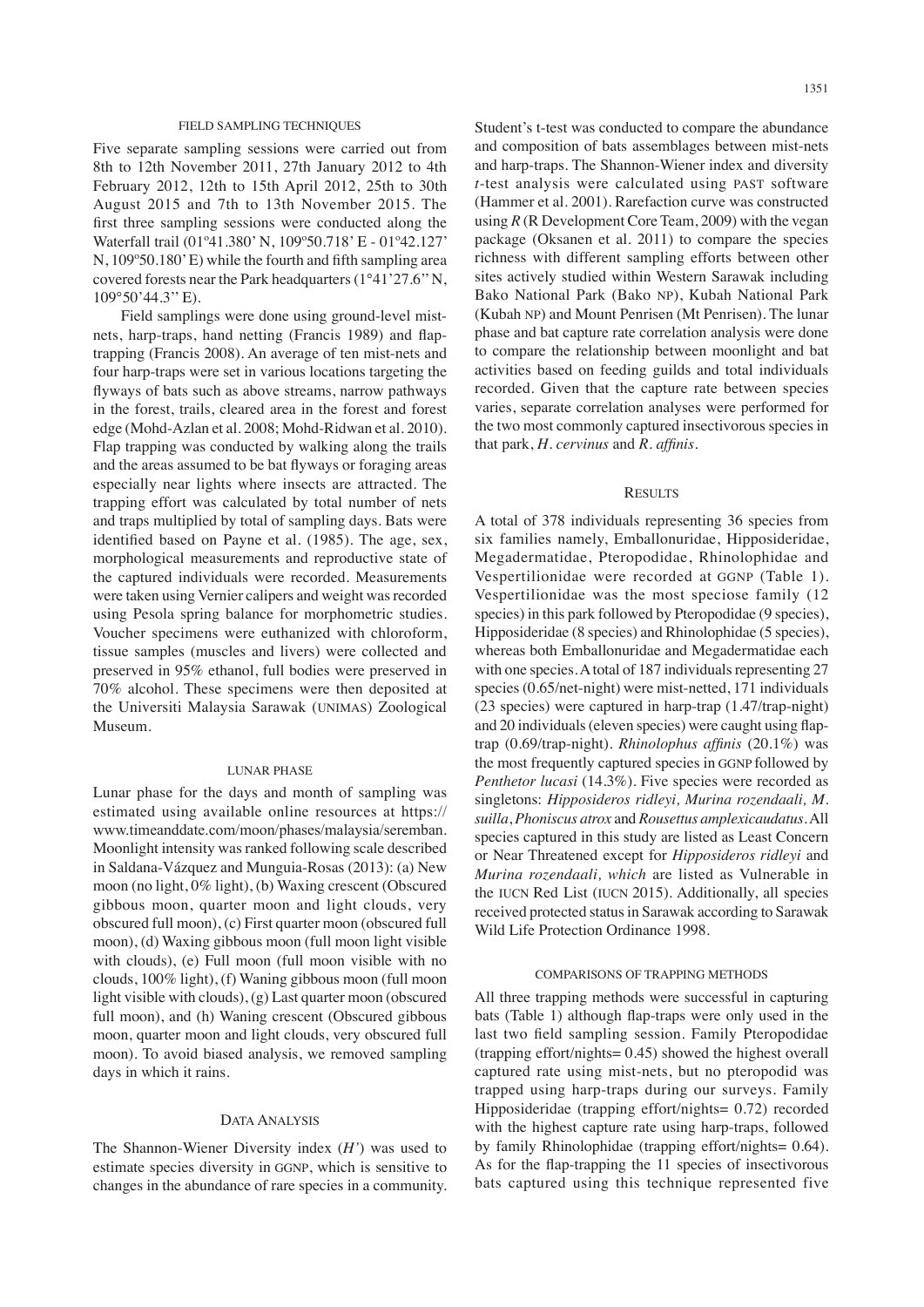| TABLE 1. List of species caught at Gunung Gading National Park for year 2011, 2012 and 2015 using three different methods  |
|----------------------------------------------------------------------------------------------------------------------------|
| including mist-nets, harp-traps and flap-traps (Flap-trap was not used during the 2011 and 2012 trapping session). Species |
| conservation status was assigned to each species according to the IUCN 2016 list                                           |

| Family                                           |                  |                        |                | Year           | Year                | Year           | Mist             | Harp                 | Flap             | Relative         |             |
|--------------------------------------------------|------------------|------------------------|----------------|----------------|---------------------|----------------|------------------|----------------------|------------------|------------------|-------------|
| Species                                          | 8                | $\hbox{$\mathcal{Q}$}$ | Total          | 2011           | 2012                | 2015           | Net              | Trap                 | Trap             | abundance $(\%)$ | <b>IUCN</b> |
| Emballonuridae                                   |                  |                        |                |                |                     |                |                  |                      |                  |                  |             |
| Saccolaimus saccolaimus                          | $\boldsymbol{0}$ | $\boldsymbol{2}$       | $\mathfrak{2}$ |                |                     | $\mathfrak{2}$ |                  |                      | $\mathfrak{2}$   | 0.53             | LC          |
| Hipposideridae                                   |                  |                        |                |                |                     |                |                  |                      |                  |                  |             |
| Hipposideros ater                                | 6                | 8                      | 14             | $\mathbf{1}$   | $\tau$              | 6              | $\overline{4}$   | $\,$ 8 $\,$          | $\mathfrak{2}$   | 3.70             | LC          |
| Hipposideros bicolor                             | 6                | 3                      | 9              |                | $\tau$              | $\mathfrak{2}$ | $\mathbf{1}$     | 8                    |                  | 2.38             | LC          |
| Hipposideros cervinus                            | 31               | 24                     | 55             | 28             | 11                  | 16             | $\mathfrak{2}$   | 52                   | 1                | 14.55            | LC          |
| Hipposideros dyacorum                            | 3                | $\mathbf{1}$           | $\overline{4}$ |                | 1                   | 3              | $\mathfrak{2}$   | $\sqrt{2}$           |                  | 1.05             | LC          |
| Hipposideros diadema                             | 1                | $\overline{c}$         | 3              |                |                     | 3              | $\mathbf{1}$     | $\mathfrak{2}$       |                  | 0.79             | LC          |
| Hipposideros galeritus                           | 6                | $\mathbf{1}$           | $\overline{7}$ | 3              | $\mathfrak{2}$      | $\mathfrak{2}$ |                  | $\tau$               |                  | 1.85             | LC          |
| Hipposideros larvatus                            | $\mathfrak{2}$   | $\overline{4}$         | 6              |                |                     | 6              | $\mathfrak{2}$   | $\overline{4}$       |                  | 1.59             | LC          |
| Hipposideros ridleyi                             | $\boldsymbol{0}$ | $\mathbf{1}$           | 1              |                |                     | $\mathbf{1}$   |                  | $\mathbf{1}$         |                  | 0.26             | VU          |
| Megadermatidae                                   |                  |                        |                |                |                     |                |                  |                      |                  |                  |             |
| Megaderma spasma                                 | $\boldsymbol{0}$ | $\mathfrak{2}$         | $\mathfrak{2}$ | $\mathbf{1}$   |                     | $\mathbf{1}$   | $\mathbf{1}$     | $\mathbf{1}$         |                  | 0.53             | LC          |
| Pteropodidae                                     |                  |                        |                |                |                     |                |                  |                      |                  |                  |             |
|                                                  | 2                | 9                      | 11             | $\overline{4}$ |                     |                | 11               |                      |                  | 2.91             | LC          |
| Balionycteris maculata                           | $\boldsymbol{0}$ | $\mathfrak{2}$         | $\mathfrak{2}$ |                | 3<br>$\mathfrak{2}$ | $\overline{4}$ | $\mathfrak{2}$   |                      |                  | 0.53             | $_{\rm LC}$ |
| Chironax melanocephalus<br>Cynopterus brachyotis | 23               | 24                     | 47             | 19             | 20                  | 8              | 46               |                      | $\mathbf{1}$     | 12.43            | LC          |
| Cynopterus horsfieldii                           | $\mathfrak{2}$   | 3                      | 5              |                | $\mathfrak{2}$      | 3              | $\overline{4}$   |                      | $\mathbf{1}$     | 1.32             | LC          |
| Dyacopterus spadiceus                            | $\mathfrak{2}$   | 5                      | $\tau$         | 6              | $\mathbf{1}$        |                | 7                |                      |                  | 1.85             | NT          |
| Eonycteris spelaea                               | $\mathbf{1}$     | $\mathfrak{2}$         | 3              |                | 3                   |                | 3                |                      |                  | 0.79             | LC          |
| Macroglossus minimus                             | $\boldsymbol{0}$ | $\mathfrak{2}$         | $\overline{2}$ | $\mathbf{1}$   |                     | 1              | $\mathfrak{2}$   |                      |                  | 0.53             | $_{\rm LC}$ |
| Penthetor lucasii                                | 20               | 34                     | 54             | $\overline{7}$ | 41                  | 6              | 54               |                      |                  | 14.28            | $_{\rm LC}$ |
| Rousettus amplexicaudatus                        | $\boldsymbol{0}$ | $\mathbf{1}$           | $\mathbf{1}$   |                | 1                   |                | $\mathbf{1}$     |                      |                  | 0.26             | $_{\rm LC}$ |
|                                                  |                  |                        |                |                |                     |                |                  |                      |                  |                  |             |
| Rhinolophidae                                    |                  |                        |                |                |                     |                |                  |                      |                  |                  |             |
| Rhinolophus affinis                              | 35               | 41                     | 76             | 12             | 49                  | 15             | 18               | 56                   | $\overline{c}$   | 20.11            | LC          |
| Rhinolophus arcuatus                             | 2                | $\mathbf{1}$           | 3              | 3              |                     |                |                  | 3                    |                  | 0.79             | LC          |
| Rhinolophus borneensis                           | 6                | 5                      | 11             | $\overline{4}$ | $\mathbf{1}$        | 6              | $\mathbf{1}$     | 9                    | $\mathbf{1}$     | 2.91             | LC          |
| Rhinolophus luctus                               | 4                | 3                      | $\tau$         | 2              | $\mathbf{2}$        | 3              | 3                | $\overline{4}$       |                  | 1.85             | LC          |
| Rhinolophus trifoliatus                          | 5                | $\mathbf{1}$           | 6              | $\overline{4}$ | $\mathbf{1}$        | $\mathbf{1}$   | $\overline{4}$   | $\overline{c}$       |                  | 1.59             | LC          |
| Vespertilionidae                                 |                  |                        |                |                |                     |                |                  |                      |                  |                  |             |
| Glischropus tylopus                              | 3                | $\boldsymbol{0}$       | 3              |                |                     | 3              |                  | $\mathbf{1}$         | 3                | 0.79             | LC          |
| Kerivoula hardwickii                             | $\boldsymbol{0}$ | 3                      | 3              |                | 1                   | $\sqrt{2}$     | $\sqrt{2}$       | $\mathbf{1}$         |                  | 0.79             | LC          |
| Kerivoula papillosa S. (Small form)              | 1                | $\mathbf{1}$           | $\overline{2}$ |                |                     | $\mathfrak{2}$ | $\mathbf{1}$     | $\mathbf{1}$         |                  | 0.53             | LC          |
| Kerivoula papillosa L. (Large form)              | $\mathbf{1}$     | $\mathfrak{2}$         | 3              | $\mathbf{1}$   |                     | $\sqrt{2}$     | $\boldsymbol{2}$ | $\mathbf{1}$         |                  | 0.79             | $\rm LC$    |
| Kerivoula pellucida                              | $\mathbf{1}$     | $\mathbf{1}$           | $\mathfrak{2}$ |                |                     | $\mathbf{2}$   | $1\,$            | $\mathbf{1}$         |                  | 0.53             | $\rm{NT}$   |
| Murina rozendaali                                | $\boldsymbol{0}$ | $\mathbf{1}$           | 1              |                |                     | $\mathbf{1}$   |                  | $\mathbf{1}$         |                  | 0.26             | VU          |
| Murina suilla                                    | $\mathbf{1}$     | $\boldsymbol{0}$       | 1              |                |                     | $\mathbf{1}$   |                  |                      |                  | 0.26             | LC          |
| Myotis muricola                                  | 3                | $\mathfrak{2}$         | 5              |                |                     | 5              | 3                |                      | $\boldsymbol{2}$ | 1.32             | LC          |
| Myotis ridleyi                                   | $\overline{c}$   | $\mathfrak{2}$         | $\overline{4}$ |                |                     | $\overline{4}$ |                  |                      | $\overline{4}$   | $1.05\,$         | NT          |
| Phoniscus atrox                                  | $\mathbf{1}$     | $\boldsymbol{0}$       | 1              |                |                     | 1              |                  | $\mathbf{1}$         |                  | 0.26             | NT          |
| Tylonycteris pachypus                            | $\overline{c}$   | 6                      | $\,$ 8 $\,$    |                | $\mathbf{1}$        | $\tau$         | 5                | $\boldsymbol{\beta}$ |                  | 2.11             | $_{\rm LC}$ |
| Tylonycteris robustula                           | 5                | $\mathfrak{2}$         | $\tau$         | $\overline{c}$ | $\overline{4}$      | $\mathbf{1}$   | $\overline{4}$   | $\sqrt{2}$           | $\mathbf{1}$     | 1.85             | LC          |
| Number of individuals                            | 177              | 201                    | 378            | 98             | 160                 | 120            | 187              | 171                  | 20               |                  |             |
| Number of species                                | $28\,$           | 33                     | 36             | 16             | 20                  | 31             | $27\,$           | $23\,$               | 11               |                  |             |
| Net and trap-night (Trapping effort)             |                  |                        | 435            | 84             | 168                 | 165            | 290              | 116                  | 29               |                  |             |
| Bats / Net and trap-night (Capture rate)         |                  |                        | 0.87           | 1.17           | 0.95                | 0.78           | 0.65             | 1.47                 | 0.69             |                  |             |
| H' diversity index                               |                  |                        | 2.75           | 2.24           | $2.11\,$            | 3.90           | 2.38             | 2.09                 | 2.28             |                  |             |

\*LC = Least Concern, NT = Near Threatened, VU = Vulnerable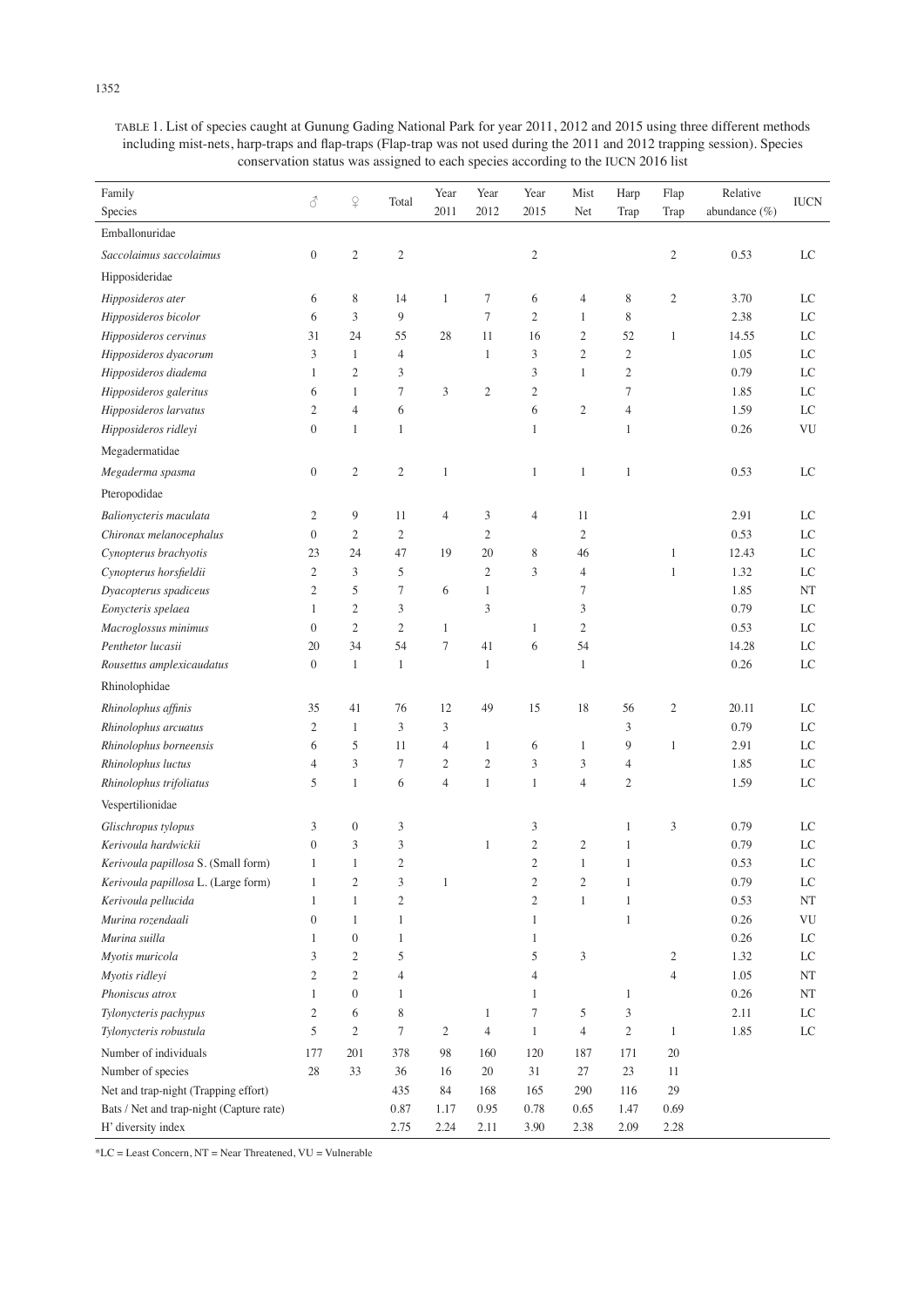families, Emballonuridae (*Saccolaimus saccolaimus*), Hipposideridae (*Hipposideros ater* and *H. cervinus*), Pteropodidae (*Cynopterus brachyotis* and *C. horsfieldii*), Rhinolophidae (*Rhinolophus affinis* & *R. borneensis*) and Vespertilionidae (*Glischropus tylopus*, *Myotis muricola*, *M. ridleyi* & *Tylonycteris robustula*). There was no significant difference in the species and relative abundance of bats captured using mist-nets and harp-traps (*t*= 1.76, df= 367, *p*= 0.07).

# SPECIES DIVERSITY INDICES

The number of bat species captured in GGNP increased exponentially till the 24th night (Figure 2). Species accumulation curve reached an asymptote beginning 25th night onwards suggesting that sampling saturation was reached for similar sampling techniques. Species diversity index (*H'=* 2.75) showed relatively high diversity of bat species in GGNP (Table 2) compared to other sites in western Sarawak (Bako NP, Kubah NP, Mount Penrisen; Jayaraj et al. 2011). Similarly, rarefaction analysis comparing species diversity between study sites showed that GGNP supports more bats (83 captured individuals) in western Sarawak (Figure 3).

# EFFECT OF LUNAR PHASE ON BAT ACTIVITY

The highest number of species caught was 15 species on the 27th night. The relative abundance of bats was high on the fourth night during full lunar phase (Figure 4). Forty-one individuals from eight species, dominated by *H. cervinus* with 26 individuals followed by *R. affinis* with nine individuals were caught on that night suggesting that insect activity can be high during full lunar phase. Thirteen species of bats dominated by two species *R. affinis* and *H. cervinus* were captured during the waning crescent of lunar phase when moon shifting from a full moon to a new moon phase by decreasing in visibility. Low number of individuals captured during first, seventh, ninth, sixteenth, twenty-sixth and twenty-ninth night due to heavy rain. In general, there were no significant correlation (*p*>0.05) between lunar phase and the bat activities (Figure 4). Similarly, no significant correlation were observed between the lunar phase and the two most abundant species in the park (*H. cervinus* & *R. affinis*) (*p*>0.05). Additional sampling may be required to fully understand the complexity of moonlight and the foraging ecology of bats.



FIGURE 2. Species accumulative curve of bats at Gunung Gading NP for 29 non-consecutive nights with the total accumulative species (36 species) reached on the 24th night

TABLE 2. Comparison of the number of captures and species counts of bats for three different trapping technique including mist nets, harp traps and flap trap by bat family

| Family               |                  | Mist net $(10$ nets)                          |                   |                  | Harp trap (4 traps)                   |                   | Flap trap (1 traps) |                                       |                          |  |
|----------------------|------------------|-----------------------------------------------|-------------------|------------------|---------------------------------------|-------------------|---------------------|---------------------------------------|--------------------------|--|
|                      | $\boldsymbol{n}$ | Capture Rate<br>(bats)<br>$/net\text{-night}$ | Species<br>counts | $\boldsymbol{n}$ | Capture Rate<br>(bats/<br>trap-night) | Species<br>counts | n                   | Capture Rate<br>(bats/<br>trap-night) | <b>Species</b><br>counts |  |
| Emballonuridae       | 0                | 0                                             | 0                 | $\Omega$         | 0                                     | $\Omega$          | $\bigcirc$          | 0.07                                  |                          |  |
| Hipposideridae       | 12               | 0.04                                          | 6                 | 84               | 0.72                                  | 8                 | 3                   | 0.10                                  |                          |  |
| Megadermatidae       |                  | $\theta$                                      |                   |                  | 0                                     |                   | $\theta$            | $\theta$                              |                          |  |
| Pteropodidae         | 130              | 0.45                                          | 9                 | $\theta$         |                                       | 0                 | ↑                   | 0.07                                  |                          |  |
| Rhinolophidae        | 26               | 0.09                                          | 4                 | 74               | 0.64                                  |                   | C                   | 0.07                                  |                          |  |
| Vespertilionidae     | 18               | 0.06                                          |                   | 12               | 0.10                                  | 9                 | 4                   | 0.14                                  | 4                        |  |
| $H'$ diversity index |                  | 0.92                                          |                   |                  | 0.89                                  |                   |                     | 1.57                                  |                          |  |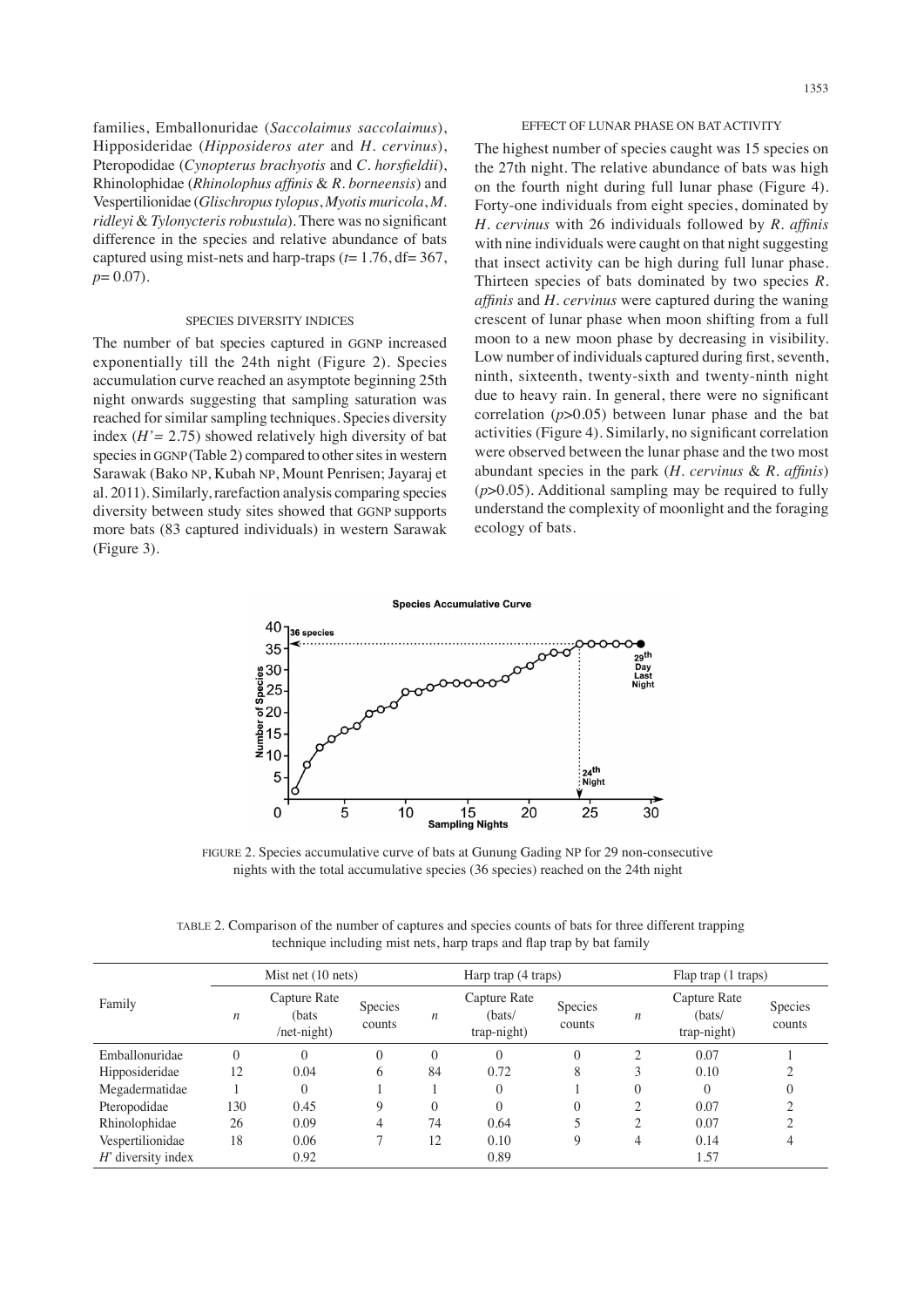

FIGURE 3. Rarefaction curve of Bats in compare to three other sites in Western Sarawak

#### **DISCUSSION**

In general, the forest type, resource abundance and suitable roosting sites influence the distribution of bats. According to Tuen et al. (2000), the foraging habitat, diet and feeding strategies are the three main factors, which influenced the bats population. This survey has contributed 36 species representing about 39% of bats in Borneo recorded by Payne et al. (1985). Species composition of chiropterans in GGNP area seems to be relatively higher compared to other studies conducted at lowland mixed dipterocarp forests in Sarawak (Jayaraj et al. 2011; Mohd-Azlan et al. 2008). Bat diversity in GGNP is comparable if not higher than many other studies in Peninsular Malaysia and Borneo (34 species, Wang Kelian State Park, Perlis, Peninsular Malaysia (Jayaraj et al. 2013); 29 species, Lambir Hills National Park (Fukuda et al. 2009; Shazali et al. 2016); 35 species across 6 sites in Peninsular Malaysia (Mohd-Hanif et al. 2015); 35 species, Bako National Park, Sarawak (Jayaraj et al. 2011; Naharuddin et al. 2015); 35 species across 6 sites in Brunei (Struebig et al. 2012); 32 species, Kubah National Park, Sarawak (Jayaraj et al. 2011); 32 species, Mount Penrisen, Sarawak (Jayaraj et al. 2011); but lower in cave ecosystems; 40 species, Niah National Park Sarawak (Mohd-Ridwan et al. 2010; Shazali et al. 2016); 37 species, Bau Limestone Areas, Sarawak (Mohd- Ridwan et al. 2011); 48 species, Mulu National Park, Sarawak (Azhar et al. 2013; McArthur 2012; Shazali et al. 2016).

The insectivorous bats, *R. affinis and H. cervinus*  were frequently caught during the study period. The high abundance of these species was possibly due to the availability of food sources and suitable rock crevices roosting sites within the study area. The formation of large rock crevices near the waterfalls at GGNP probably provides suitable roosting sites for these species. These species commonly forage in large group under the forest canopy (Payne et al. 1985). Flying in-group using the same trail when exiting the cave may partly explain why they are caught in large number in the harp-traps. The fruit bats were dominated by *P. lucasi* followed by *C. brachyotis*. These generalist species are known to be able to occupy various types of habitats from lowland to montane forests. They were also reported to be able to adapt to many environmental alterations with the changing of general habitat and ecological requirements (Jayaraj et al. 2011).

Data presented here needs to be interpreted with caution as sampling at GGNP was dominated by ground level mist-netting and harp-trapping which methods are biased toward bats species that are commuting and/or foraging under the canopy. However, we managed to catch a near threatened supra-canopy forager, *D. spadiceus*. The species were rarely caught in the understorey traps except when they came down to drink or to feed on lower fruit trees. At Padawan, several individuals of *D. spadiceus* were found flying under the canopy to feed on cacao trees (Mohd-Ridwan per comm. 2009) and at the hilly forest edge (Mohd-Ridwan et al. 2010). As *D. spadiceus* was captured only in low numbers through its distribution range, it was considered to be a rare species.

Forest specialists from the genus *Kerivoula*, namely *K. hardwickii, K. papillosa* and *K. pellucida* are foraging mainly in dense vegetation. Hasan and Abdullah (2011) indicated that *K. papillosa* may be a species complex with two distinct forms*, K. papillosa* S*.* (small form) and *K. papillosa* L. (large form). The phylogenetic analysis recovered two clades congruent with the two morphological forms. In GGNP, both morphotypes were found in sympatry suggesting that GGNP provides suitable habitats for both of them.

Family Pteropodidae represented the highest number of individuals captured by mist-netting. These mist-nets were set up across trails and nearby areas with food sources, suggesting that these frugivores were foraging on the vegetation below or in the canopy level. Placement of mistnets in different habitats can also provide insight into the relative habitat use among species (Kunz & Fenton 2003). *Rhinolophus affinis* and *H. cervinus* was the most abundant species caught in the harp-traps, both of this species are known to commute in large groups which resulted in high number of captured individuals. Throughout these sampling activities, a rare species of bat, *Phoniscus atrox* was caught in a harp-trap that was set up on a trail. This is the first record of *P. atrox* in GGNP and also in Sarawak. In Borneo, previous record of this species was from Lumerau, Madai and Sepilok in Sabah (Hill & Francis 1984) and Tg Putting of Kalimantan (Struebig et al. 2006).

'Lunar phobia' is the term used for the reduced activity in bright moonlight (during full moon) to avoid predators (Lang 2006). Our results from GGNP showed that in general no significant correlation (*p*>0.05) exists between lunar phase and bat activity. In line with the findings of Saldana-Vázquez and Munguia-Rosas (2013), we assume that this might be mainly due to the canopy cover, which hinders the moonlight to be perceptible in the understory. As most of our sampling efforts using mist-nets and harp-traps targeted species that fly below the canopy, we assume that predation risk was minimal at our sampling sites. Similar observation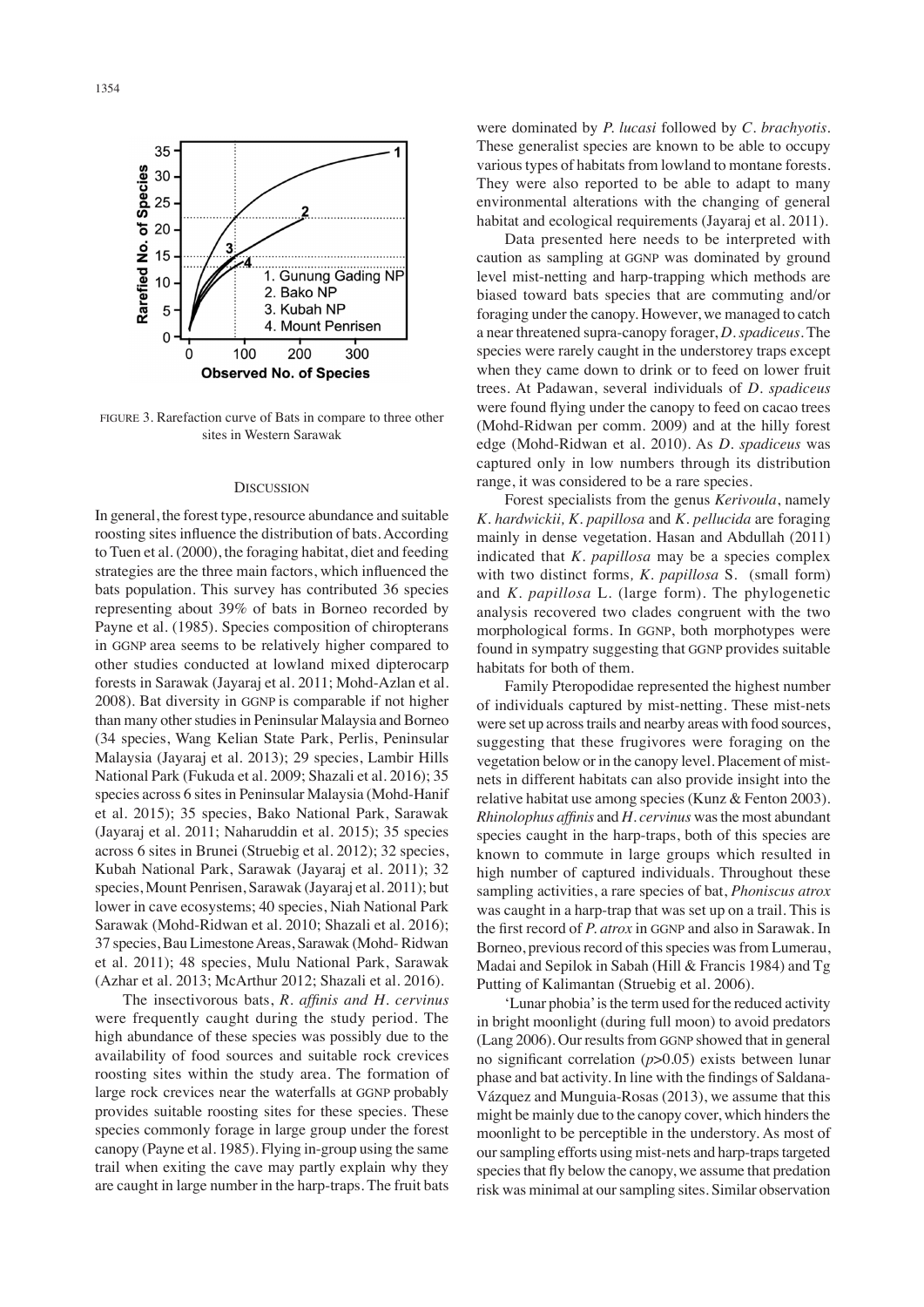

FIGURE 4. Linear regression analysis of bat activities and the corresponding lunar phase as determined from the moon calendar. Linear regression of bat activity A) Total individuals captured, B) Total species captured, C) Total frugivorous/nectarivorous bat individuals captured, D) Total frugivorous/nectarivorous bat species captured, E) Total insectivorous bat individuals captured, and F) Total insectivorous bat species captured, were plotted based on different lunar phase (shown at the bottom of the figure; a – h) The bottom x-axis for lunar phase for each plot represent lunar phase  $(a - e)$  identified by grey dot and the top x-axis for lunar phase for each plot represent lunar phase  $(f - h)$  identified by open circle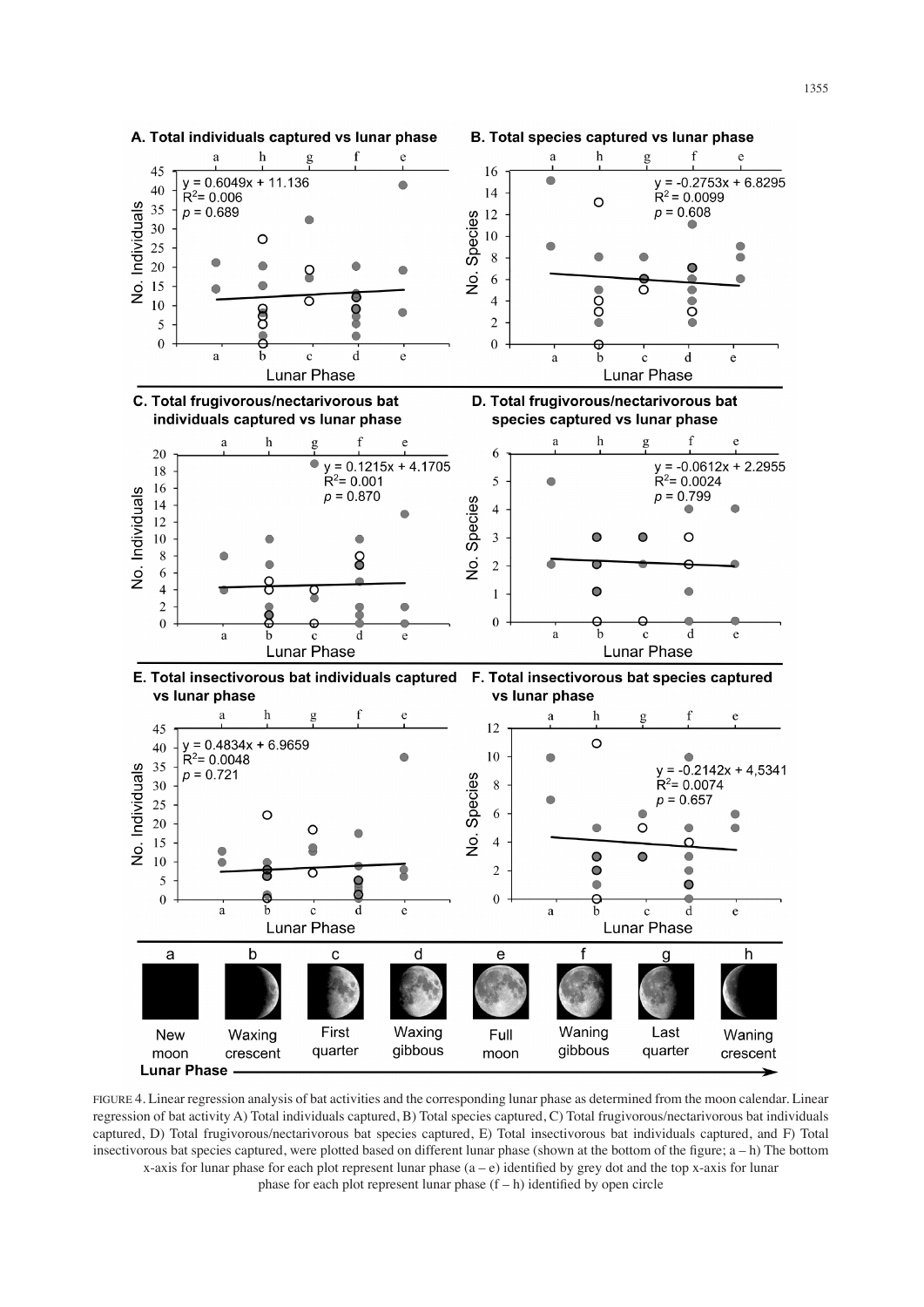was also made previously, where cloud cover was thought to minimize moonlight penetration thus increasing foraging activity of African insectivorous bats (Fenton et al. 1977).

#### **CONCLUSION**

This study provides up-to-date information on the bat species diversity at GGNP. GGNP records the highest bat species diversity in western Sarawak. Furthermore, this survey also highlights the importance of GGNP for protecting rare bat species found in Borneo. The complex vegetation along different latitudinal gradient surrounded by orchards at the edges of the park may have contributed to the high diversity of bats in this national park. Future samplings of sites not covered in our study may add more species to the list provided herewith. Although our study does not provide support for lunar phobia, we recommend the hypothesis to be further tested as our sampling may be biased as all the traps were positioned within the forest and under the canopy where moonlight penetration is minimal. The GGNP in western Sarawak appears to be a species diverse area and therefore should be considered as a priority area for conservation efforts.

### ACKNOWLEDGEMENTS

The funding for this study came from four grants, namely MOE, NRGS/1088/2013 (02), RAGS/ STWN109(2)/1043/2013(10) and RACE/g(2)/1107/2013 (15). We also would like to express our greatest gratitude to UNIMAS for awarding the Zamalah Award 2014 to NFDAT. We also acknowledge the Sarawak Forestry Department for granting research permits. Our gratitude goes to the Park Wardens, Park Managers and staff members of GGNP and the Department of Zoology, Faculty of Resource Science and Technology, UNIMAS for their kind assistance. The research of GC and TG received support from the Hungarian Scientific Research Fund (OTKA) K112440.

#### REFERENCES

- Altringham, J.D. 2011. *Bats: From Evolution to Conservation*. Oxford: Oxford University Press.
- Arif, N.A. & Mohd-Azlan, J. 2014. Diversity of birds captured by mist-netting in the understorey of Gunung Gading National Park, Sarawak, Borneo. *KUKILA* 17(2): 122-130.
- Azhar, I., Mohd-Ridwan, A.R., Ho, L., Gani, M., Yasin, S.M. & Abdullah, M.T. 2013. A note on bats from Camp 5, Mulu World Heritage Area, Sarawak, Malaysian Borneo. *Malayan Nature Journal* 64(4): 169-184.
- Boon, P.P. & Corlett, R.T. 1989. Seed dispersal by the lesser short-nosed fruit bat (*Cynopterus brachyotis*, Pteropodidae, Megachiroptera). *Malayan Nature Journal* 42: 251-256.
- Das, I. & Haas, A. 2005. A new species of *Rhacophorus* (Anura: Rhacophoridae) from Gunung Gading, Sarawak. *The Raffles Bulletin of Zoology* 53(2): 257-263.
- Fenton, M.B., Boyle, N.G.H., Harrison, T.M. & Oxley, D.J. 1977. Activity patterns, habitat use, and prey selection by some African insectivorous bats. *Biotropica* 9(2): 73-85.
- Fujita, M.S. & Tuttle, M.D. 1991. Flying foxes (Chiroptera: Pteropodidae): Threatened animals of key ecological and economic importance. *Conservation Biology* 5: 454-463.
- Fukuda, D., Tisen, O.B., Momose, K. & Sakai, S. 2009. Bat diversity in the vegetation mosaic around a lowland dipterocarp forest of Borneo. *The Raffles Bulletin of Zoology* 57(1): 213-221.
- Hammer, Ø., Harper, D.A.T. & Ryan, P.D. 2001. *PAST-Palaeontological Statistics.* www.uv.es/~ pardomv/ pe/2001\_1/past/pastprog/past. pdf, acessado em 25(7): 2009.
- Hasan, N.H. & Abdullah, M.T. 2011. A morphological analysis of Malaysian *Kerivoula* (Chiroptera, Vespertilionidae). *Mammal Study* 36(2): 87-97.
- Hazebroek, H.P. & Kashim, A.M. 2001. *National Parks of Sarawak*. Natural History Publications (Borneo) Sdn. Bhd., Sabah.
- Hill, J.E. & Francis, C.M. 1984. New bats (Mammalia: Chiroptera) and new records of bats from Borneo and Malaya. *Bulletin of the British Museum (Natural History) Zoology*   $47.305 - 329$
- IUCN. 2015. *The IUCN Red List of Threatened Species.* Version 2015-4. <www.iucnredlist.org>. Accessed on 11 January 2016.
- Jayaraj, V.K., Ketol, B., Marni, W., Sait, I., Mortada, M.J., Khan, F.A.A., Har, F.P., Hall, L.S. & Abdullah, M.T. 2011. Comparative distribution and diversity of bats from selected localities in Sarawak. *Borneo Journal of Resource Science and Technology* 1: 1-13.
- Jayaraj, V.K., Daud, S.H.M., Azhar, M-I., Sah, S.A.M., Mokhtar, S.I. & Abdullah, M.T. 2013. Diversity and conservation status of mammals in Wang Kelian State Park, Perlis, Malaysia. *Check List* 9(6): 1439-1448.
- Khan, F.A.A., Swier, V.J., Larsen, P.A., Solari, S., Besar, K., Wahap, M., Abdullah, M.T., Ellagupillay, S., Marklarin, M. & Baker, R.J. 2008. Using genetics and morphology to examine species diversity of Old World Bats: Report of a recent collection from Malaysia. *Occasional Papers of the Museum of Texas Tech University* 281: 1-28.
- Khan, F.A.A., Rahman, S.P.H., Tahir, N.F.D., Libar, R., Khalik, M.Z., Tuen, A.A., Mohd-Azlan J. & Azhar, M.I.M. 2015. Birds and Mammals: Bats. In *Tanjung Datu National Park: Where Borneo Begins,* edited by Rahman, M.A., Tuen, A.A., & Das, I. Natural History Publication and in association with Universiti Malaysia Sarawak. pp. 85-87.
- Kunz, T.H. & Fenton, M.B. 2003. *Bat Ecology*. Chicago: University of Chicago Press.
- Lang, A.B., Kalko, E.K., Römer, H., Bockholdt, C. & Dechmann, D.K. 2006. Activity levels of bats and katydids in relation to the lunar cycle. *Oecologia* 146(4): 659-666.
- Mohd-Azlan, J., Taha, S.H., Laman, C.J.M. & Abdullah, M.T. 2008. Diversity of bats at two contrasting elevations in a protected dipterocarp forest in Sarawak, Borneo. *The Beagle, Records of Museums and Art Galleries of the Northern Territory* 24: 151-155.
- Mohd-Azlan, J., Tuen, A.A. & Mohd Ridwan, A.R. 2010. Preliminary assessment of activity pattern and diet of the lesser dog faced fruit bat *Cynopterus brachyotis* in a Dipterocarp Forest, Sarawak, Borneo. *Tropical Ecology* 51(2): 175-180.
- Mohd-Azlan, J. & Engkamat, L. 2013. Camera trapping and conservation in Lanjak Entimau Wildlife Sanctuary, Sarawak, Borneo. *The Raffles Bulletin of Zoology* 61(1): 397.